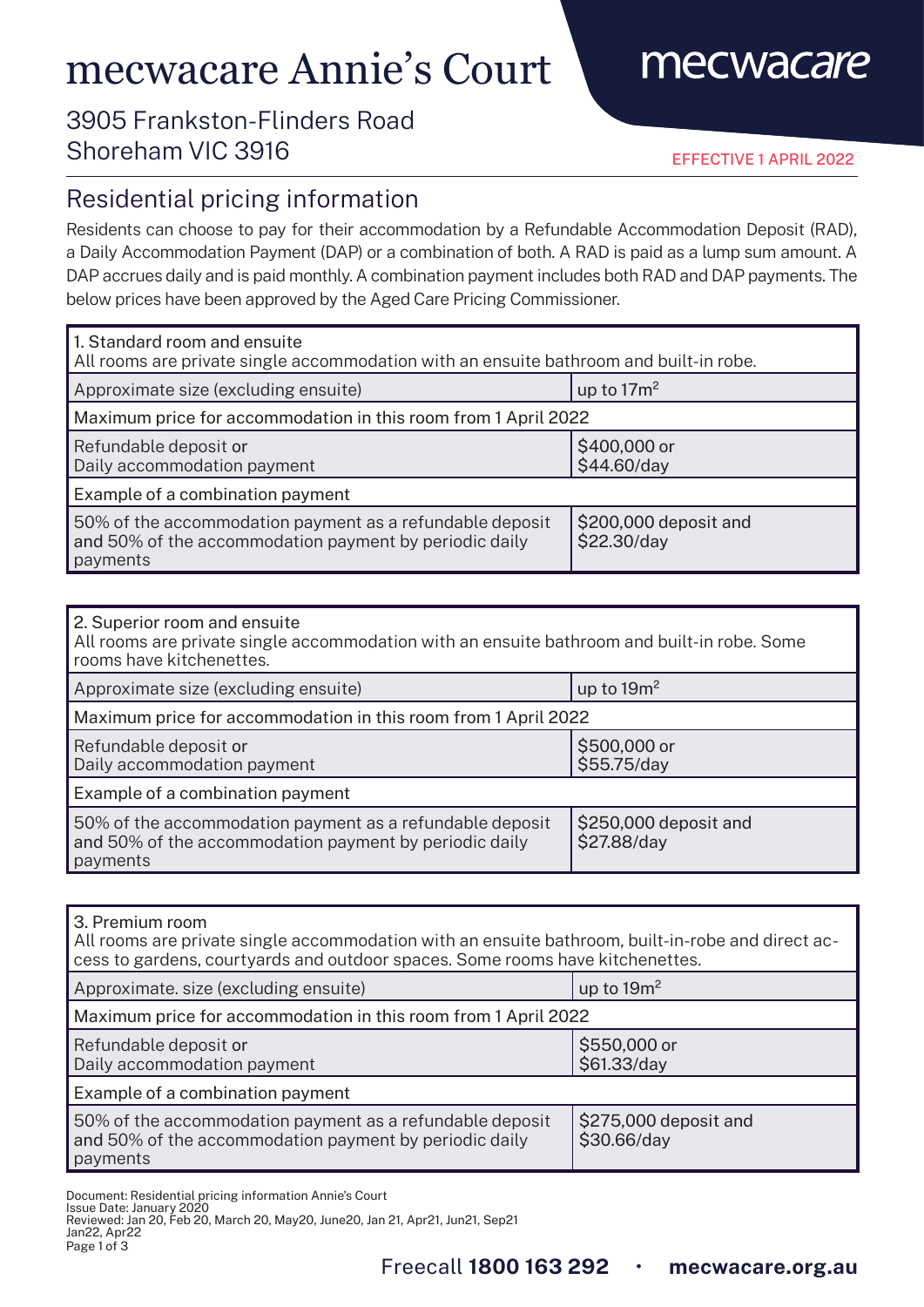### Descriptive Information

Quality, condition, size and amenity of the room and any common areas which a person in that room could access

All rooms at mecwacare Annie's Court are well-appointed with their own tiled ensuite bathroom. Each room has a high-low bed and comes fitted with a bedhead and a bedside table. Residents have the option of bringing their own furniture (excluding beds) or using mecwacare-provided furniture with the open floor plan allowing them to furnish the room according to their individual needs and style. Installation of personal fittings will be carried out by mecwacare's maintenance officer.

Each spacious room has its own internal heating and cooling systems for individual resident comfort and generous storage space, including built-in wardrobes and shelves. Personal safes are available on request. Artwork reflecting the elegant theme of the home have been carefully selected for each bedroom and throughout the facility.

Each room is bathed in natural light and includes comfortable and tasteful furnishings. Some rooms have kitchenettes, so residents can make their own tea and coffee, and some rooms have direct access to the landscaped gardens or smart courtyards. All rooms have private ensuite bathrooms that are fully accessible, including an absence of trip hazards and built-in handrails. All rooms, bathrooms and communal areas have Nurse Call buttons.

mecwacare Annie's Court is a charming and contemporary home, a short drive from the scenic Western Port Bay. Enter via the alcove with its giant calming water feature and inside you will find numerous flexible spaces for residents to spend time within the single-level home. Each resident has access to spacious lounge and/or activities areas with large

flat-screen TVs and gas log fires, a baby grand piano, two generous dining areas and a separate family dining room with kitchenette for residents to enjoy and entertain.

All communal areas have chairs that allow residents to easily stand up from a seated position and a choice of firmness, and the outdoor areas provide a lovely setting to soak up the sun.

Premium rooms have direct access to the native garden and some rooms have their own kitchenette.

Description of any specific accommodation or design features of the room or the areas of the facility someone occupying this room will be able to access

Library and reading rooms that are stocked with a variety of books and magazines to cater for all interests.

A hair and nail salon that supports access to beauty services, enhancing dignity and personal wellbeing.

Gymnasium to maintain strength and overall health and wellbeing.

Non-denominational chapel for spiritual needs.

A dedicated cinema that creates a theatre experience with surround sound, hearing loop, upholstered chairs and block-out drapes.

Established gardens and outdoor areas that are easily accessible. An alfresco area with seating amongst the native birds provides added resident and family comfort.

Document: Residential pricing information Annie's Court Issue Date: January 2019 Reviewed: Jan20, Feb 20, March 20, May20, June20, Jan21, Apr21, Jun21, Sep21 Jan22, Apr22 Page 2 of 3